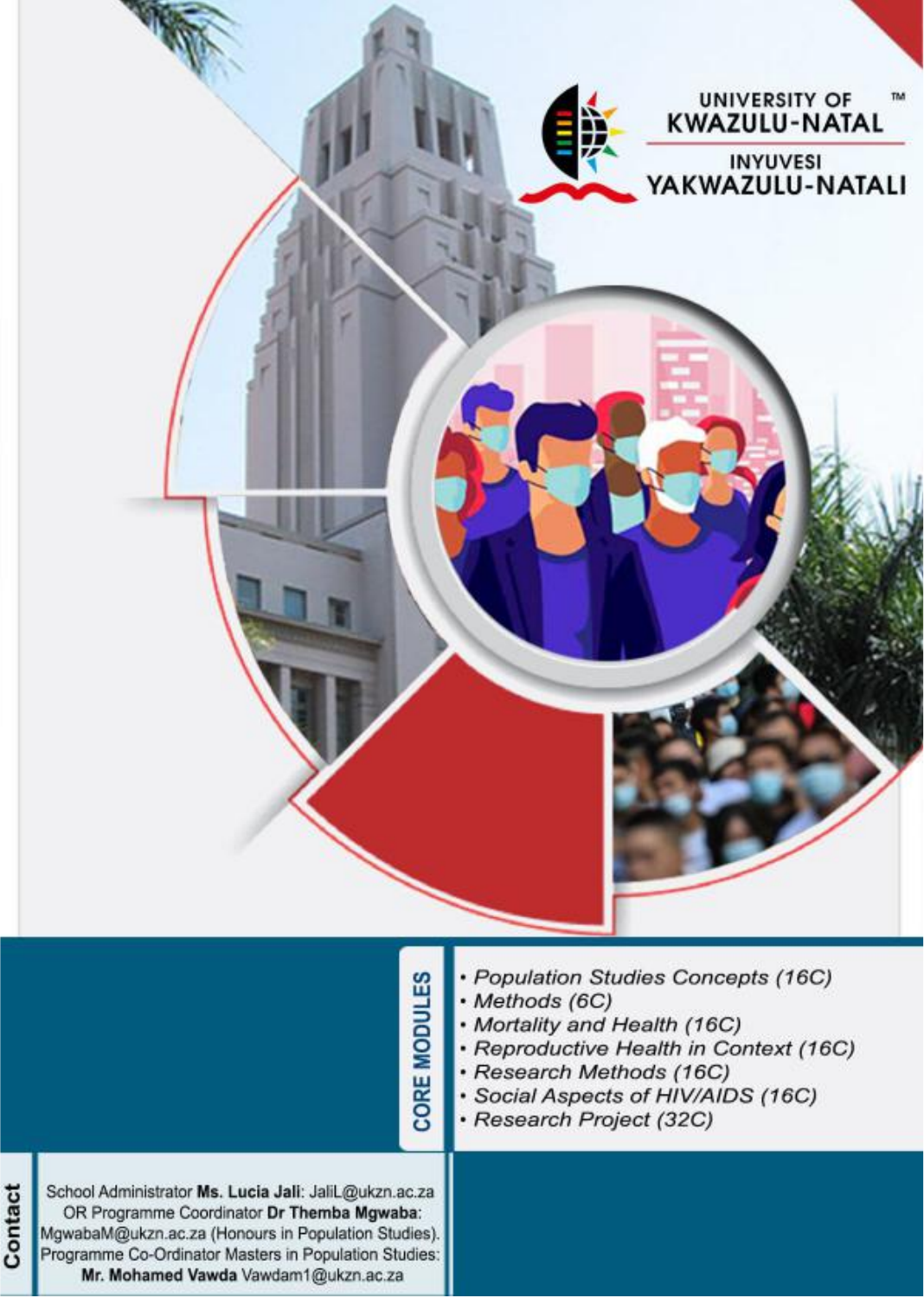### **Bachelor of Social Science: Honours in Population Studies**

The Bachelor of Social Science Honours in Population Studies is intended for students with an under-graduate degree in the social sciences. The programme is designed to equip students with key concepts and applied skills that will enable them to understand and participate in the processes and structures of population policy formulation and implementation. After completing the programme, students will have a deeper understanding of major theoretical arguments that explain population trends. whilst acquiring expertise in technical aspects of demographic analysis.

The content addresses both theoretical and applied considerations. In preparation for a possible Master's degree or for employment as a population scientist, it will train students to work to conduct independent research, and to utilise population studies concepts in understanding broad socio-economic challenges. The program is structured in nature, and is designed to create a balance between theory and practice as it applied to the field of population studies.

#### **Master's in Population Studies**

Population Studies is a broad social science discipline concerned with the study of human populations in relation to their size, composition and geographical distribution, the changes, which occur in these over time and the factors associated with these changes.

The discipline emphasizes the empirical investigation of population processes, including the conceptualization and measurement of these processes and the study of their determinants and consequences. The discipline aims to equip students with an international scarce skill and is concerned with the broader nature of social and economic change, and with the impact of demographic change on the natural environment. Population Studies is an essential component of many activities such as social and market research, physical and environmental use planning, administration, and in particular people-centred development planning.

The Coursework Master's Degree in Population Studies consists of a broad range of modules aimed at equipping students with an understanding of population processes, demographic analysis and techniques and policy formulation, in addition to a dissertation. Full-time studies are undertaken in a one-year programme (students with an appropriate honour's degree).

The disciplines of Development and Population studies have links with the University of Erlangen Nuremburg. This exchange program allows students the opportunity to apply to study abroad at a German university.

The Population Association of South Africa (PASA) allows students the opportunity to attend conferences and present their studies. Students that excel in this genre will win awards. Many of our students have won this award in the past. PASA has good grounding with our discipline as one of our staff members is an ex-president of the association.

#### **Interested Students**

If you are interested in applying, please apply online (www.ukzn.ac.za) and kindly email Lucia Jali (JaliL@ukzn.ac.za) the following documents for tracking purposes.

- The completed Application form;
- A copy of your ID;
- A copy of your Matric certificate &;
- **Cover Letter**
- Qual code for Population Studies Honours (BSH-PO);
- Your Degree Certificates if you are not a UKZN student;
- The application must reach me by 30 September 2021, it may be extended unless indicated by the College:
- Applicants would be notified in mid-December 2021.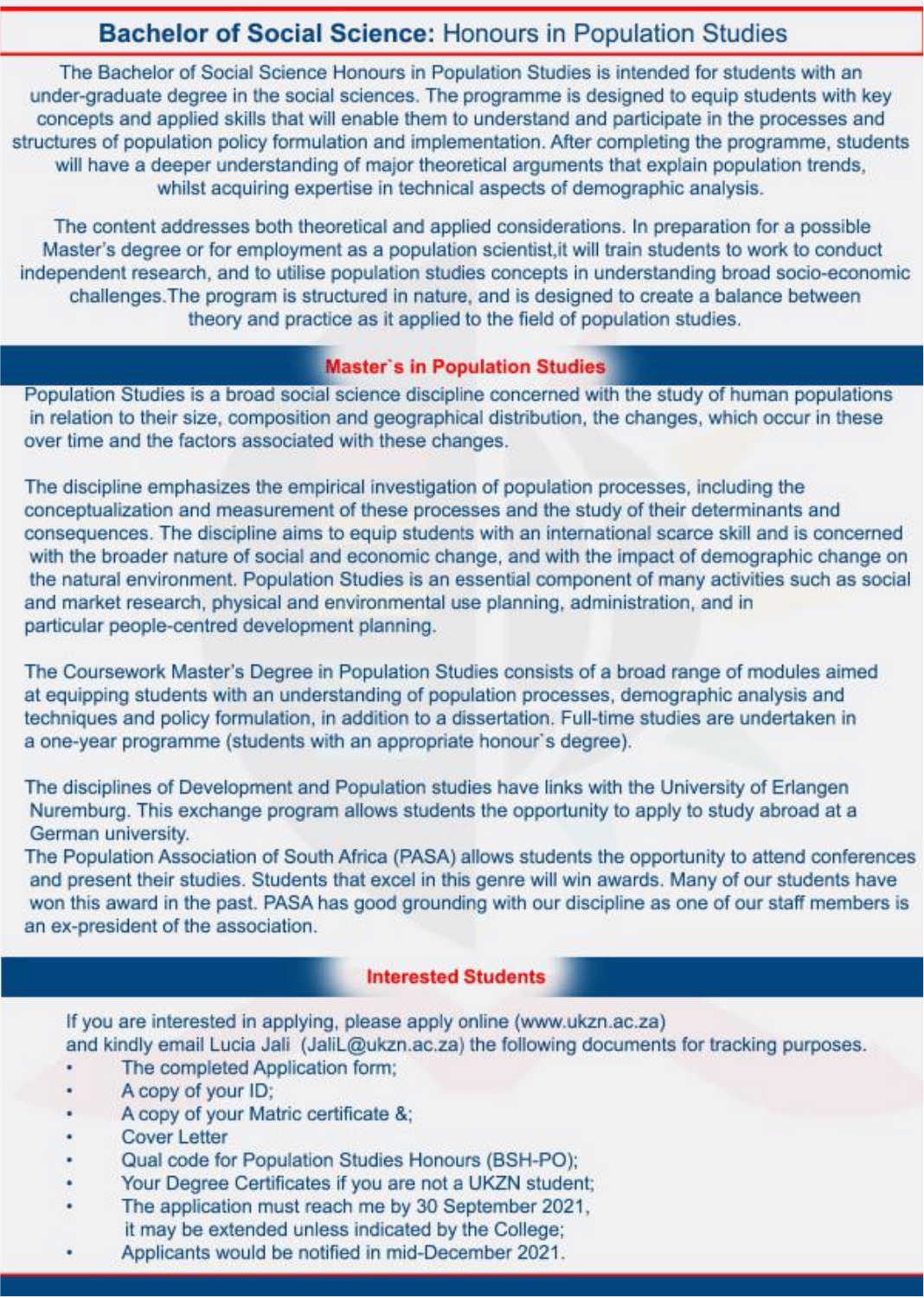### **FUNDING OPPORTUNITIES:**

Many organizations exist to provide funding for education and training. South Africans can seek funding from the National Research Foundation. The Population Studies Programme also provides apprenticeship training and fellowship support to a limited number of graduate students in a broad range of disciplines **TIES** 

Employment opportunities exist in a wide variety of professional settings. Population

### **ADMISSION REQUIREMENTS:**

Applicants must be degree holders. Good English writing skills and an ability to communicate, orally, in English, which is the medium of instruction, is essential. Relevant work experience is an added advantage.

### **EMPLOYMENT OPPORTUNITIES**

Employment opportunities exist in a wide variety of professional settings. Population Studies graduates work in national and local government, universities, non-governmental organisations and private consulting firms as well as public sector areas such as census taking, educational planning, labour market analysis, health administration, immigration, urban planning, and social policy. Among the organizations in South Africa that can employ our students include: Human Sciences Research Council, Statistics South Africa, National and Provincial Population Units, and Medical Research Council.

## **LOCATION**

Located in the coastal city of Durban, the University of KwaZulu-Natal offers a broad range of resources, ranging from an outstanding library and computer system to excellent sport and entertainment facilities.

### **STAFF AND THEIR AREAS OF EXPERTISE**

**Pranitha Maharaj:** Reproductive health, Family Planning, Women's Health, HIV Prevention

**Nompumelelo Nzimande:** Demographic Methods, Mortality and Health, Fertility and the Family

**Mvuselelo Ngcoya:** Rural Economy and Agriculture, Indigenous Knowledge System, International Relations

**Themba Mgwaba:**Social Aspects of HIV/AIDS; Migration & Urbanization

**Isaac Khambule:** Political economy of development, developmental states, regional development, BRICS and global governance.

**Gerard Boyce** Identity, hope and decision-making, statistical and research methodology

**Oliver Mtapuri** poverty and inequality; climate change; project management; community-based tourism; social protection; and research methods

**Catherine Sutherland:** Urbanization and Environment Issues

**Shauna Mottiar :** Social movements and social pro test; philanthropy and social justice philanthropy

**Kerry Vermaak**: Public Health, Women and Child Health, HIV/AIDS

**Mohammed Vawda:** Demographic and Research

Methods, Public Health and Statistical Analysis

## **FOR FURTHER INFORMATION REGARDING APPLICATIONS PLEASE CONTACT**

Miss Lucia Zethu Jali The Postgraduate Administrator Tel: 27 (0)31 2602287 Email: Jalil@ukzn.ac.za Website: http://sds.ukzn.ac.za



# **SCHOOL OF BUILT ENVIRONMENT AND DEVELOPMENT STUDIES**



**POPULATION STUDIES Coursework Masters Research Masters PhD Room 822, Level 8 Shepstone Building University of KwaZulu-Natal Durban, South Africa**